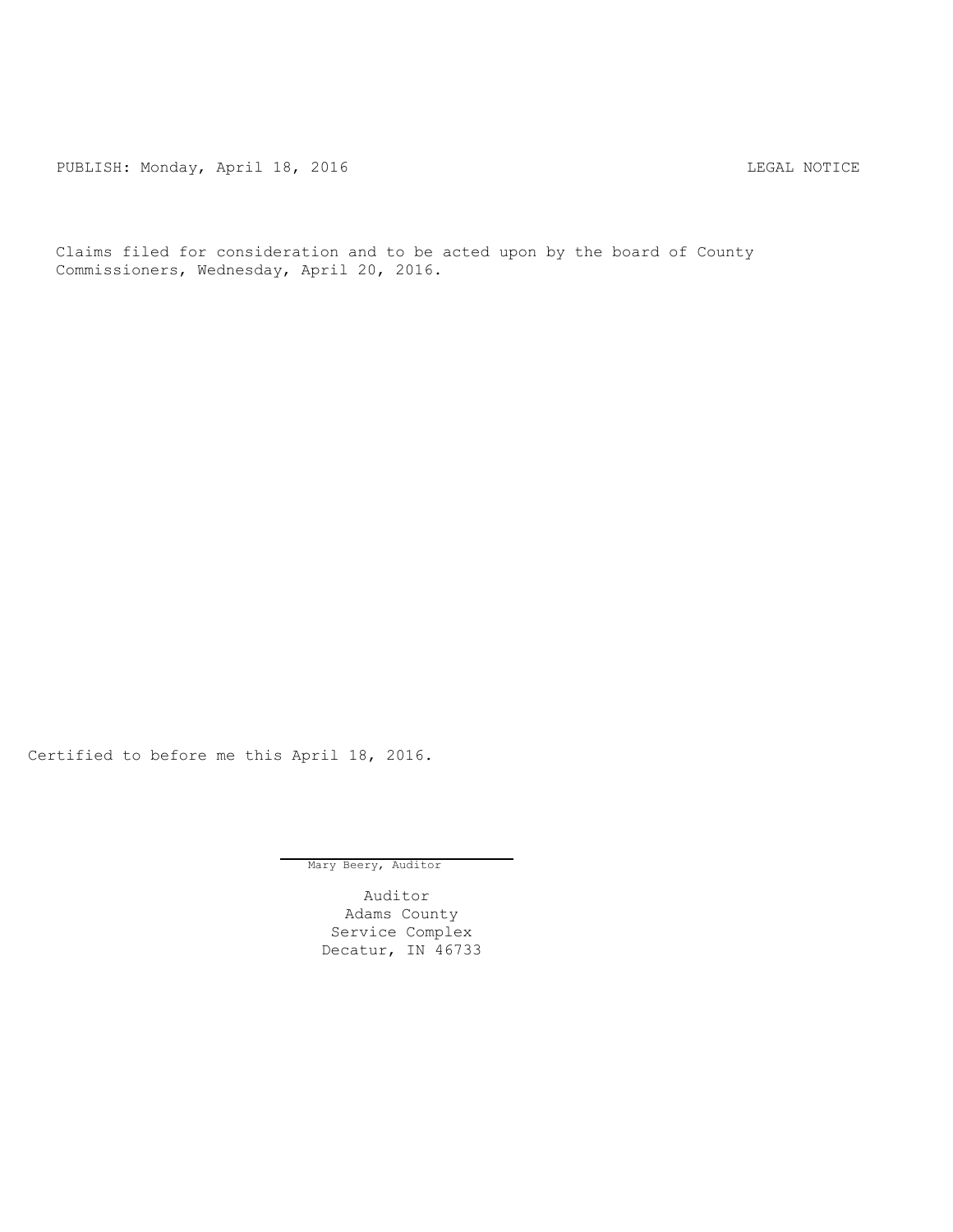

## **Claims Docket for Newspaper Adams County, Indiana**

## For Period: **3/24/2016** to **4/6/2016**

Date Claims to be Paid: **4/20/2016**

*313 W. Jefferson St. Decatur, IN 46733 (219) 724-2600*

| <b>Vendor</b>                         | <b>Amount</b> | <b>Vendor</b>                            | <b>Amount</b> |
|---------------------------------------|---------------|------------------------------------------|---------------|
| Adams County Solid Waste              | 12.24         | Indiana Michigan Power                   | 299.45        |
| Arnold Lumber Co., Inc.               | 30.84         | Berne Ready Mix                          | 1,673.30      |
| Berne Tri-Weekly News                 | 398.53        | Suburban Propane LP                      | 478.50        |
| Butler, Fairman, & Seufert            | 8,260.97      | <b>Charles Bowers</b>                    | 2,333.33      |
| Chet's Pest Control                   | 30.00         | Cintas Location #338                     | 54.35         |
| City Of Decatur                       | 2,684.32      | Decatur True Value                       | 47.69         |
| <b>Complete Printing Service</b>      | 1,312.50      | Dealership Holdings LLC                  | 58.89         |
| Craigville Telephone Comp             | 119.00        | Decatur Daily Democrat                   | 139.00        |
| <b>Decatur Dental Services</b>        | 111.15        | Decatur Police Department                | 250.00        |
| Decatur Tire Center                   | 556.98        | Douglas L. Bauman                        | 91.00         |
| Erie Haven                            | 1,059.71      | Gordon Food Service                      | 2,765.21      |
| Grimm's Auto                          | 168.40        | H M L, Inc.                              | 640.00        |
| Haggard-Sefton & Hirschy Funeral Home | 300.00        | Hilty Engine Service                     | 1,915.38      |
| I.C.O. Training Fund                  | 16.00         | Imaging Office Systems, Inc              | 5,837.00      |
| Indiana State Police                  | 175.00        | Kiess Electric                           | 1,130.43      |
| Lehman Feed Mill                      | 1,276.50      | Park Center, Inc.                        | 144.00        |
| Portland Motor Parts, Inc             | 274.12        | Quill Corporation                        | 257.90        |
| Rhonda L. McIntosh                    | 9.32          | Roto-Rooter                              | 400.00        |
| <b>Shifferly Dodge</b>                | 175.07        | Stone-Street Quarries, Inc.              | 1,179.71      |
| Ideal Office Source                   | 112.40        | <b>Treasurer of Adams County</b>         | 4,383.33      |
| Underground Pipe & Valve,             | 4,067.50      | Welder Services, Inc.                    | 41.22         |
| Chris Faulkner                        | 5,105.00      | Imi Irving Material, Inc.                | 10,942.25     |
| Adams County Automotive Supply, Inc.  | 198.81        | Chris Krull                              | 65.00         |
| Bank Of Geneva                        | 1,200.00      | Waste Management                         | 366.86        |
| B Secure Alarm Systems, Inc.          | 250.00        | Universal Metalcraft, Inc                | 392.00        |
| Tri County Excavating                 | 10,400.00     | Don Myers Plumbing                       | 337.45        |
| American Judges Association           | 150.00        | Zurcher's Best-One Tire & Auto Care, Inc | 1,585.81      |
| Matthew Bender                        | 302.31        | Kristina Nichols                         | 75.46         |
| Galen Sprunger                        | 600.00        | Karen Fouts                              | 69.79         |
| Harvest Land Co-op                    | 14,808.45     | Koorsen Fire and Security, Inc.          | 218.00        |
| Wal-Mart                              | 161.78        | Adams County Truck Repair, Inc.          | 749.11        |
| Indiana Drug Enforcement Association  | 20.00         | OnlyInternet.Net Broadband & Wireless    | 306.00        |
| Beth A. Webber                        | 1,312.68      | <b>ERS</b> Wireless Communications       | 13,527.76     |
| Troyer's Market LLC                   | 2,250.62      | Harris Computer Systems                  | 1,000.00      |
| <b>Stanley Steemer</b>                | 200.00        | Kendall Electric, Inc.                   | 876.63        |
| <b>Uricks Trucking</b>                | 594.00        | Michelle Hackenjos                       | 14.00         |
| Deborah A. Schantz                    | 1,009.20      | Verizon Wireless                         | 362.13        |
| Stationair's Express                  | 253.27        | Sunguard Public Sector                   | 9,050.00      |
| Landon Patterson                      | 1,491.94      | Matrix Integration                       | 2,316.59      |
| Schwartz Steel LLC                    | 300.35        | Cintas Location #G64                     | 138.58        |
| FlexPAC                               | 1,012.21      | Joe H Construction                       | 3,871.00      |
| RICOH USA, INC.                       | 95.95         | Office Depot                             | 99.00         |
| Commonwealth Engineers, Inc.          | 891.50        | Decatur Ace Hardware                     | 145.81        |
| WM Imaging Solutions, Inc.            | 34.26         | Mark R. Mitchel                          | 135.00        |
| First Response                        | 90.71         | O'Reilly Auto Parts                      | 32.67         |
| Brenda Alexander                      | 5.70          | Purdue CES Education Fund                | 85.00         |
| Central Customer Charges              | 254.71        | Ebberts Seed and Chemical                | 58.00         |
| Janelle Staub                         | 127.56        | Indigital Telecom                        | 4,312.17      |